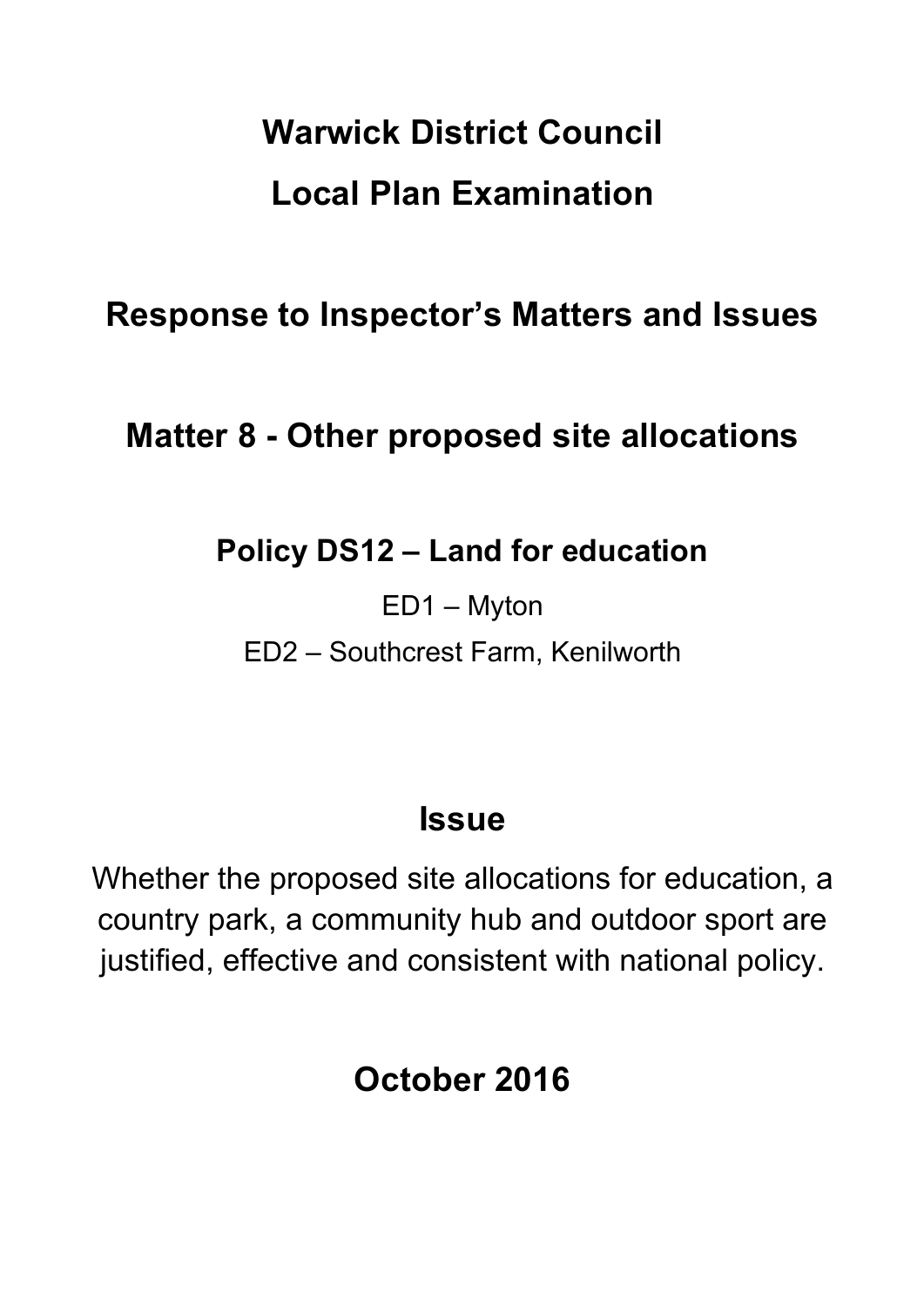### **ED1 - Myton**

#### **1) What is the justification for the proposed allocation? What options were considered and why was this site chosen?**

- a) Warwickshire County Council has the Statutory Responsibility to ensure a sufficient supply of school places. The proposed growth across South Warwick / South Leamington and Whitnash requires a significant increase in the number of secondary school places.
- b) There are two existing schools serving the wider area, Campion School and Myton School. Both schools are academies and so are outside of County Council control. However, there continues to be good relationships with the schools and the proposals for meeting growth have been developed through collaboration with them.
- c) The two schools have their own discreet priority areas and a shared area. Warwickshire County Council has looked at the impact the proposed housing growth is likely to have on these three priority areas and has looked at mitigation accordingly.
- d) A number of options have been considered to provide the additional secondary school places required to support new development:
	- i. Initially consideration was given to the delivery of a new secondary school located towards the middle of the Strategic Urban Extension. The proposed location was equidistant between the existing schools. However, this option was not supported by the existing schools in the area and at that time, the potential to expand existing schools appeared to be more viable
	- ii. The County Council also considered the delivery of a shared post 16 or 14-19 vocational facility as both of these solutions would in turn free up space within the existing schools. This option was not supported for the same reasons a i) above.
	- iii. The Heads and Governors of Campion School and Myton School put forward a proposal which involved the phased expansion of both schools rather than the delivery of an entirely new school. This would preserve the different characters of the schools ensuring that families would have choice. Although both schools would become larger the differential in size would remain with Campion being a smaller option than Myton. Both schools had a history of working well with the County Council and with each other. As a result the planning approval for housing at Europa Way (W/14/1076) set aside land for education in line with the emerging Local Plan. Ultimately this option was not progressed due to the impact of the planning appeal decisions for the Asps and Gallows Hill. These decisions added significantly to the potential pupil numbers across the area and meant that Myton School would be unmanageably large as a result
	- iv. The current proposal seeks to revert to the option of a new school following expansion at Campion (and to an extent) Myton utilising the land set aside for education in the Local Plan (and in application W/14/1076). This has the potential to provide the additional capacity required, and at the same time provide choice without any one school becoming unmanageably large.
- e) The current proposal was considered by Warwickshire County Council and Warwick District Council and was agreed as the preferred solution. It was recognised that Campion School could be extended on the existing site.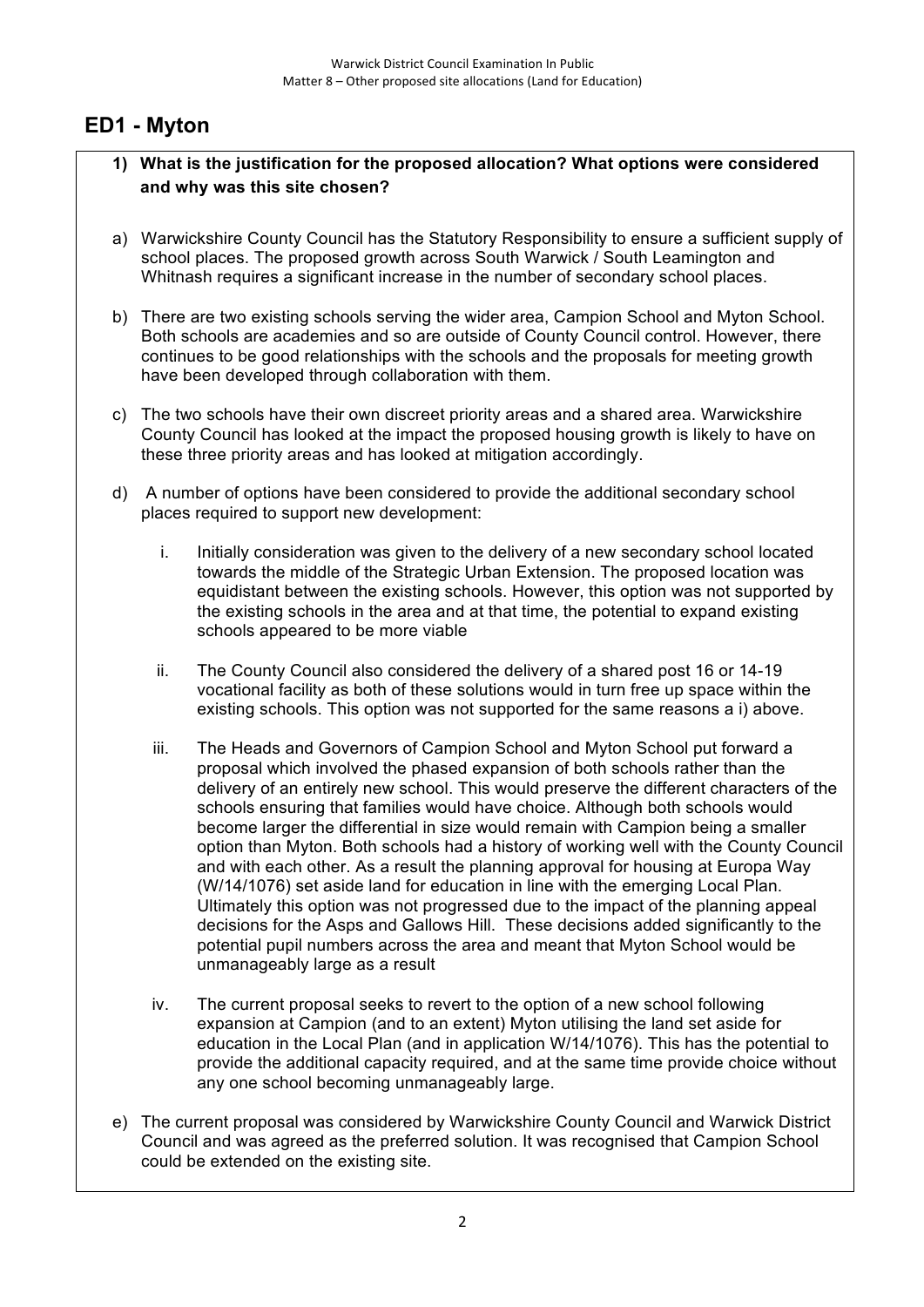- f) A table showing the pupil impact of the individual approved sites is attached at Appendix 1 for reference. Please note this does not include sites identified within the local plan allocations but not yet approved, which amount to approximately 1250 homes as follows:
	- Land at Spring Lane, Radford (60)
	- Gallows Hill (West) (180)
	- Hazelmere and Little Acre (59)
	- East of Whitnash (500)
	- South of Harbury Lane (Severn Trent) (215)
	- South of Harbury Lane (additional area at Lower Heathcote Farm (100)
	- West of Europa Way (50)
	- Court Street (80 approx.)
- g) It also doesn't take account of other applications currently being considered which are not within the local plan allocations, (approximately 150 homes). The most up to date position with regard to these applications will be provided for the hearing session for this matter.

#### **2) What are the potential adverse impacts of developing the site? How could they be mitigated?**

- a) The Council's Matter 7a Statement for Land West of Europa Way sets out the potential impacts of developing the adjacent land for housing. Many of the potential impacts for the school are significantly overlapping with this.
	- i. **Highways**: The Strategic Transport Assessment assumed additional school-related journeys in this broad location. Development in this part of the District will inevitably have an impact on the existing highway network. The Infrastructure Delivery Plan includes a range of measures to mitigate these impacts. Measures include: improvements to sustainable transport modes such as cycling, walking and buses; dual carriageway and junction improvements for Europa Way to provide efficient access to the M40; improvements to junctions at Banbury Road; improvement to the traffic system in Warwick Town Centre; improvements to the network in a range of other locations across the towns including Myton Road and Emscote Road. The strategy of focusing a significant number of dwellings in this area enables improvements to the Europa Way corridor, thereby providing an alternative route from the south of the towns to the M40 and A46 without putting further pressure on the town centres. This is a significant concern of residents that has been raised in representations relating to this site, particularly as there is a view that development here will impact on areas that are already congested.
	- ii. **Heritage:** The site does not have a direct impact on any heritage assets. However the impact of the transport mitigation proposals on sensitive heritage assets in and around Warwick Town Centre has been considered. This concern has been raised by Historic England (and other representations). However, the District Council has been working closely with Warwickshire County Council to develop mitigation proposals that take account of heritage assets and where possible improve their setting. As a result, Historic England has now indicated that they are satisfied that appropriate mitigation can be achieved.
	- iii. **Landscape:** Concerns have been raised about the loss of green fields close to the towns and the loss of the area of restraint as identified in the current Local Plan. The site does have some landscape value and was identified as an area of restraint in the extant Local Plan. However, the area of restraint policy is now out of date and the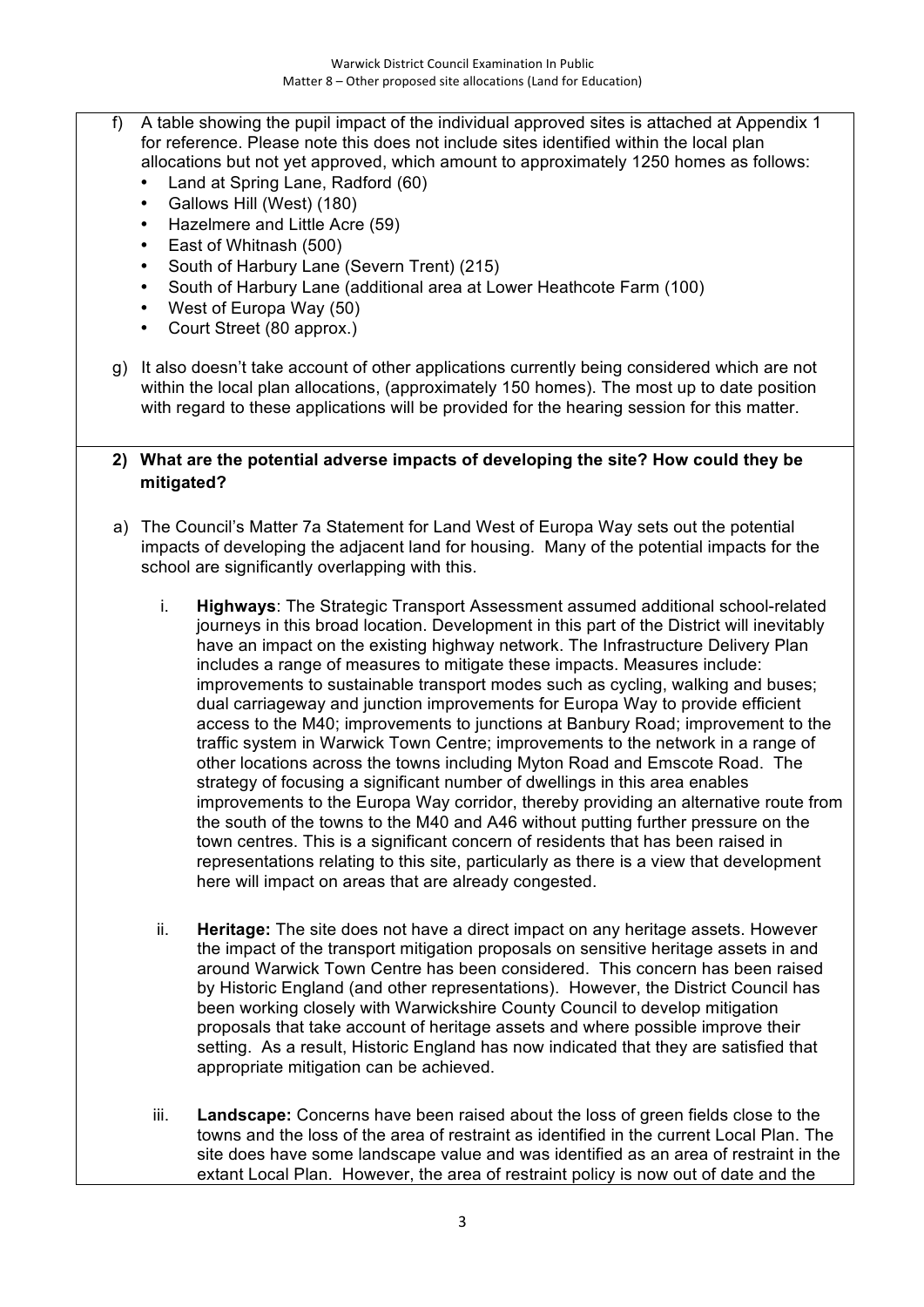landscape evidence indicates that the quality of the landscape should not prevent development here. These issues were considered in approving the application referred to in 1) above.

- iv. **Air quality:** The air quality assessments (A01 and A04PM) shows that over the plan period, air quality is expected to improve due to cleaner vehicle technology. Although this is an issue that has been raised in a number of representations, the evidence suggests that the situation will improve.
- v. **Loss of agricultural land**: Representations have raised this as a concern. This issue was considered as part of the approval of the planning application referred to in 1) above.
- vi. **Ecological impacts / hedgerows / trees:** Representations have raised this as a concern. This issue was considered as part of the approval of the planning application referred to in 1) above.
- vii. **Focus of development in to congested south of District and Car dependency**: Representations have raised this as a concern. Whilst there is a significant focus of development to the south of Warwick, the evidence suggests that with mitigation, the infrastructure can accommodate this level of growth (IN07PM, TA5 and TA9). The location of a new school within the area of housing expansion seeks to minimise travel distances, thereby encouraging the use of sustainable modes of transport.

#### **3) What are the infrastructure requirements/costs and are there physical or other constraints to development? How would these be addressed?**

- a) The site has good access to the existing highways network and is located close to existing public transport links and other sustainable transport facilities. The Strategic Transport Assessments (TA14PM) have taken account of the need for additional education-related journeys in this area and the proposed package of mitigation set out in Appendix B of TA14 will accommodate this proposal. Specifically the transport mitigation includes:
	- Improvements to Europa Way
	- Improvements to Myton Road junctions
	- Improvements to Banbury Road and Gallows Hill
	- Improvements to the cycling and walking network across the housing development and linking to the new school
	- A new park and ride
	- Extended and improved bus services
- b) Specifically, the site lies at the heart of the propose cycle and pedestrian network for this area as set out in the appendices of the Infrastructure Delivery Plan. This network has been designed to take account of the allocation of this land for education.
- c) There are no significant infrastructure costs or other constraints associated with the site. However, the planning of the new school will need to take account of its close proximity to Myton School. As a result its development will need to ensure the schools frontages are accessible from different parts of the area. Myton School is currently accessible from the Myton Road and attracts from existing housing. Any new school would need to face towards Heathcote Lane and Gallows Hill to enable access from the Strategic Urban Extension.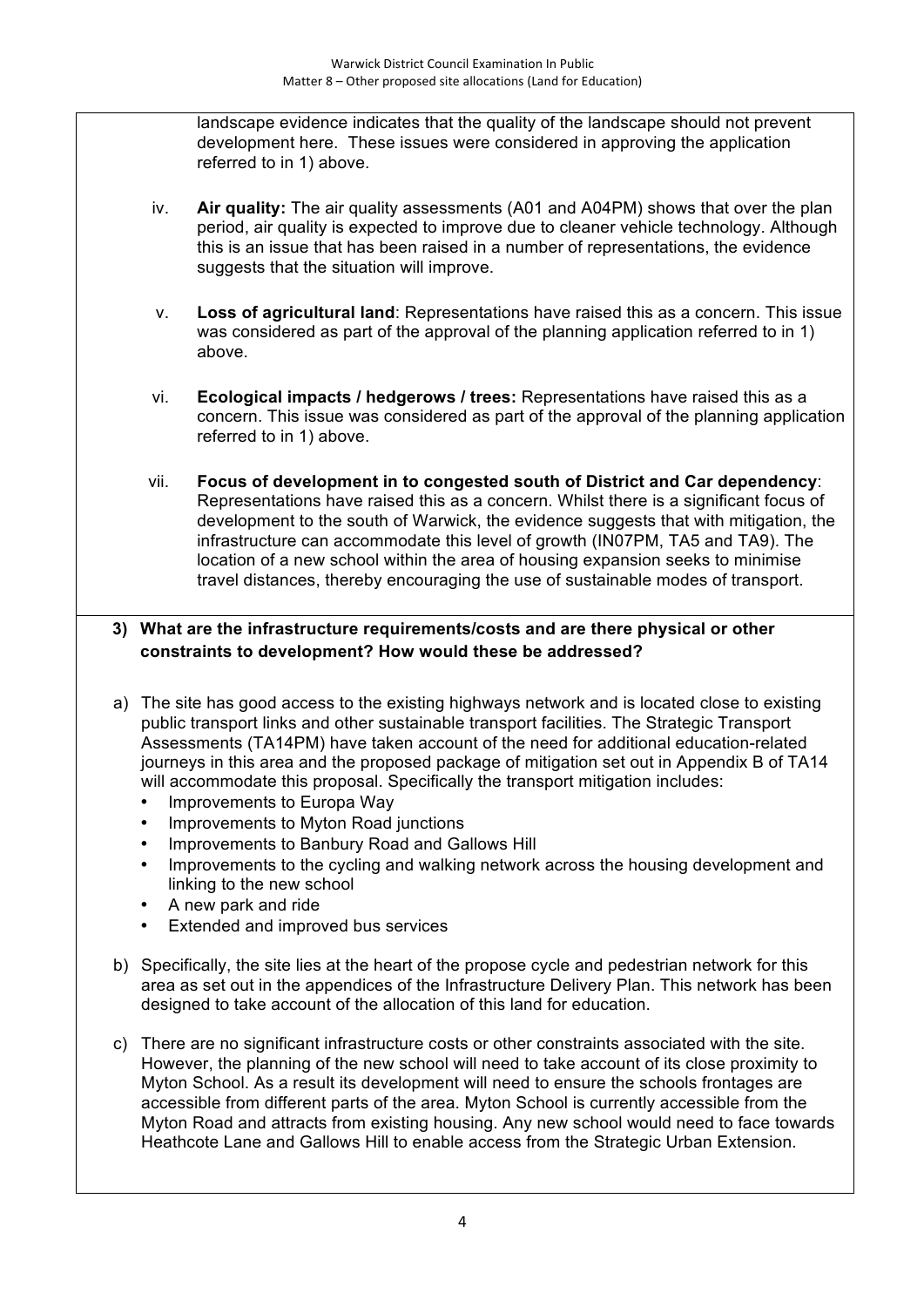#### **4) How does the proposed allocation relate to proposed housing sites in terms of phasing, funding etc.?**

- a) The County Council are proposing a three phase approach to meeting the education requirements of development across this area:
	- Phase 1 (up to September 2018) involves filling existing school places
	- Phase 2 (2018 to 2022) involves expanding Campion School and over time, filling the resulting capacity
	- Phase 3 (2022 onwards) involves new school provision at Europa Way.
- b) Based on the Housing Trajectory, the County Council have given careful consideration to the timing of the requirement for new capacity. The approach currently being planned is based on the following:
	- Existing pupil forecasts show that there is spare capacity within the Warwick and Leamington Planning Area. It is proposed to fill existing spare capacity before adding provision elsewhere.
	- The forecasts assume pupil numbers will be generated by the new housing immediately. There has been no discount for families moving within the area, or for children staying at their existing school, so the figures reflect something of a worst case scenario.
	- Forecasts have also assumed the children will be evenly spaced across all year groups.
	- Taking a worst case scenario for pupil generation there will be a need to add additional capacity in Year 7 from September 2018. The County Council proposes for 2 additional forms of entry to be made available at Campion School with effect from September 2018. This will be added at Year 7 with numbers then growing across the school year on year.
	- Growth across Years 8 to 13 can be accommodated within the existing provision for longer, as the cohort size across the higher age groups is lower than the total of the existing places available.
	- After the initial expansion at Campion School, additional provision would be required from approximately 2022. Again this will be from Year 7 with spaces then growing year on year.
- c) However, until the Local Plan is adopted and current planning applications are determined, there is some uncertainty about total growth. This means that approach outlined above may be reviewed and so exact timings and costing is fluid.
- d) Funding of the first expansion phase, i.e. the expansion of Campion School will be met from approved Section 106 developer contributions. Section 106 agreements that have already been secured to contribute to the overall strategy. Although trigger points mean that the receipt of the S106 income can take some time, the phased delivery of the proposal means that substantial funding will be available to deliver the project. The phased approach also ensures that pooling restrictions can be avoided by ensuring the contributions are made to specific infrastructure projects within the overall strategy and enables the County Council to guard against over-provision.
- e) A new school would probably be part of Central Governments' 'Free School Programme', although for the reasons outlined above, this won't be considered until the Local Plan has been adopted and the County Council has a clearer picture about total growth.

#### **5) Is the proposal realistically viable and deliverable? How will it be funded?**

a) As set out above, the Councils are confident that the proposals are viable and can be funded. The land is already set aside for the proposals and the timing of Section 106 contributions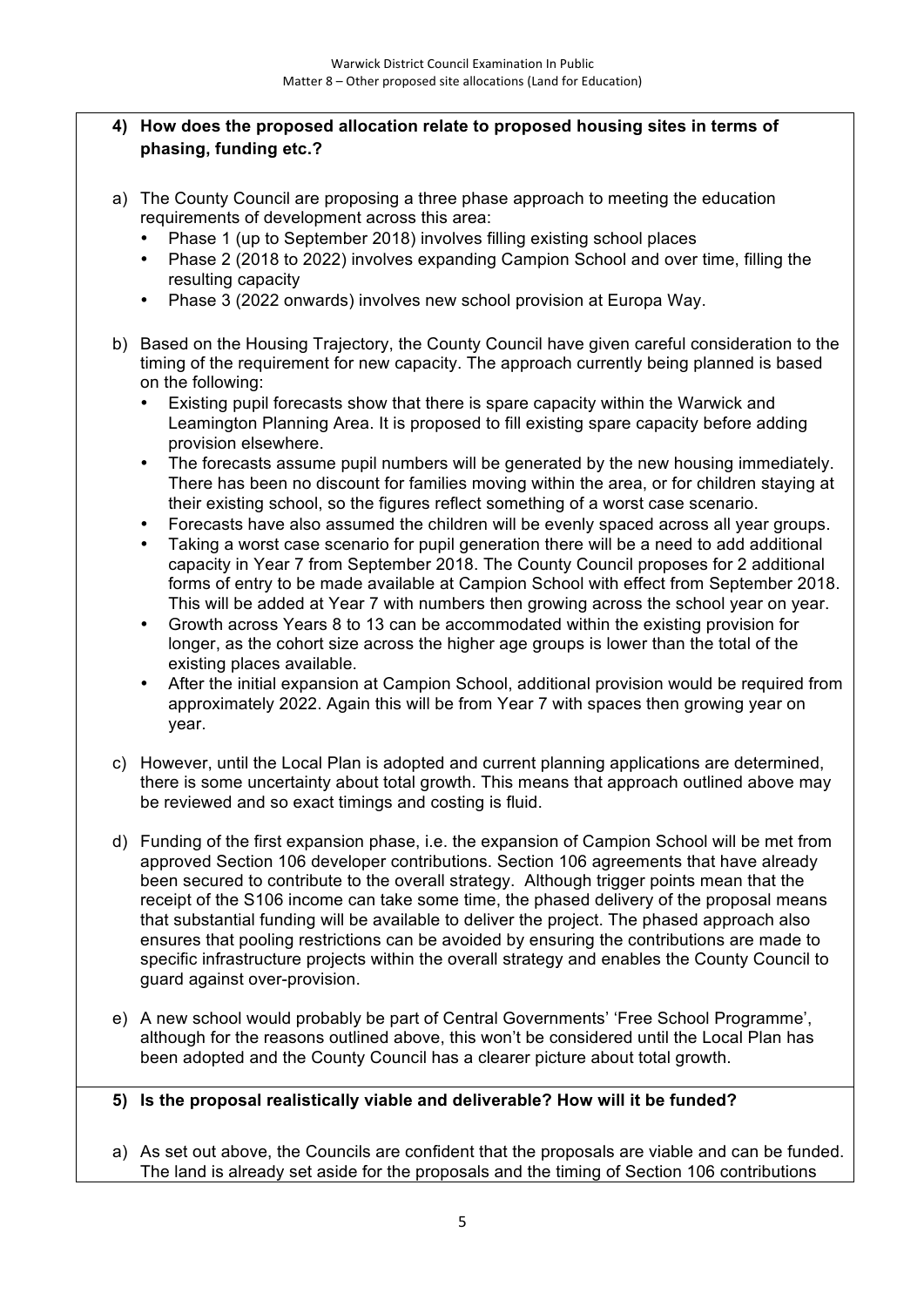enables phase 1 and phase 2 to be achieved. Phase 3 (a new school) will also benefit from Section 106 contributions from developments completed after 2018. However, it is likely that some additional funding will be required. The Central Government 'Free School Programme' (or any successor of this programme) is likely to offer an additional potential source of funding. Detailed planning for this will begin once the Local Plan is adopted and there is clarity and certainty regarding the pupil numbers that will need to be accommodated.

#### **6) What is the expected timescale for development?**

a) See answer to question 4) above

### **ED2 – Southcrest Farm, Kenilworth**

- **1) What is the justification for the proposed allocation? What options were considered and why was this site chosen?**
- a) The National Planning Policy Framework states as paragraph 72:
	- *i. The Government attaches great importance to ensuring that a sufficient choice of school places is available to meet the needs of existing and new communities. Local planning authorities should take a proactive, positive and collaborative approach to meeting this requirement, and to development that will widen choice in education. They should:*
		- *give great weight to the need to create, expand or alter schools; and*
		- *work with schools promoters to identify and resolve key planning issues before applications are submitted.*
- b) It is in this context that the Council has worked with Kenilworth School and Warwickshire County Council to address the educational needs of Kenilworth and support the relocation and expansion of Kenilworth School, which is recognised as an "Outstanding" school.
- c) The proposed housing allocations in the Kenilworth priority area will result in a requirement for an additional 395 secondary school places and 78 sixth form places (see Appendix 2 prepared by WCC). Combined with existing need within the Kenilworth School priority area, 2200 secondary and sixth form places are required to support the town.
- d) Kenilworth school currently has approximately 1744 students and operates over two sites; neither are suitable for expansion on the scale proposed (this is recognised in the representations by WCC to the Proposed Modifications – rep no.12790). Furthermore the split site arrangement cannot be sustained by the school for financial and operational reasons. Hence, it is both desirable and necessary for the school to be located to a single site. The amount of land required is estimated to be between 32 & 35 acres (13 – 14ha).
- e) The Local Plan Publication Draft identified Land at Southcrest Farm as Major Education Allocation (ED2) for the relocation and expansion of Kenilworth School. The Publication Draft also identified the school's existing sites as housing allocation amounting to 380 dwellings.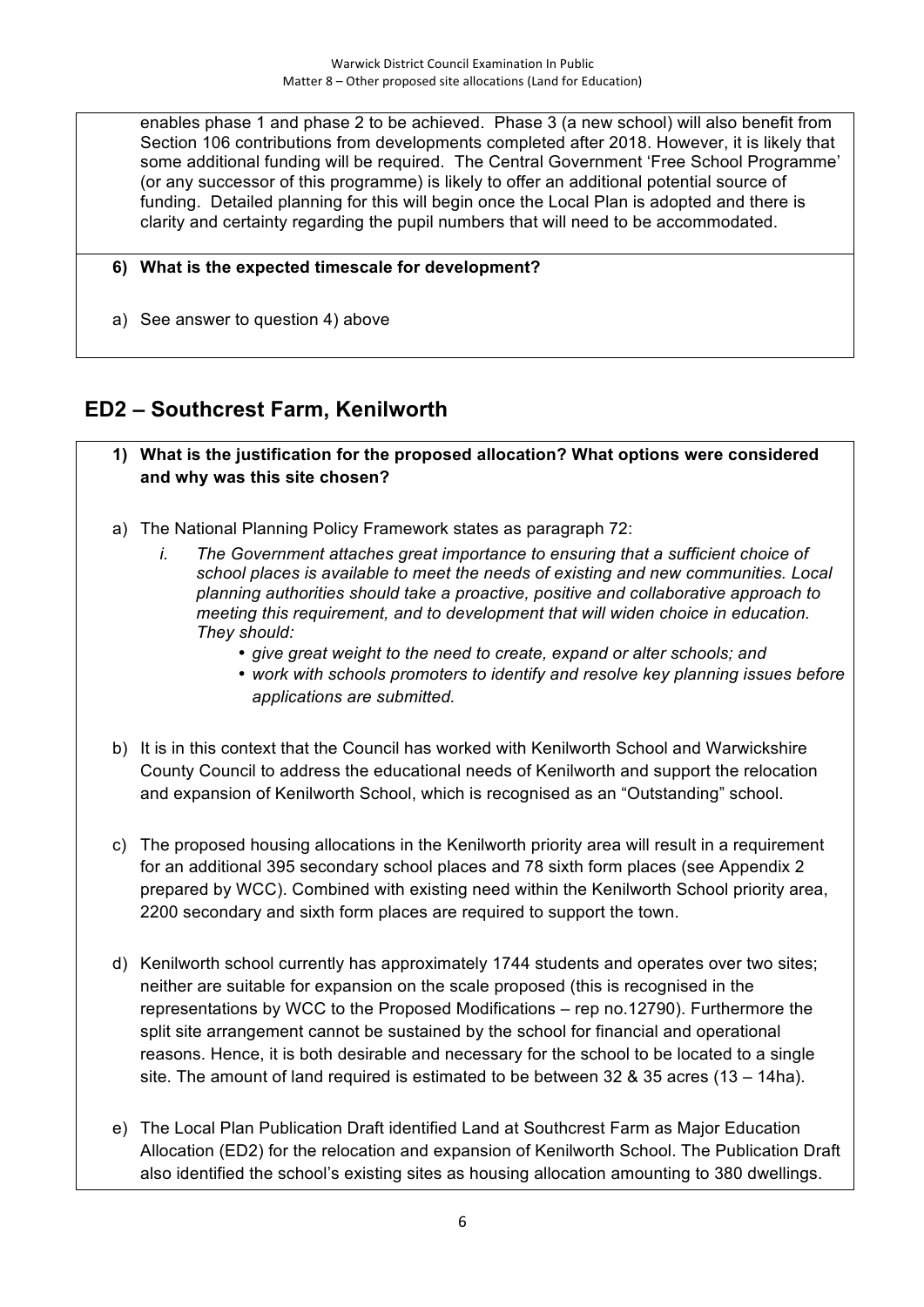- f) The allocation of land at Southcrest Farm addresses the need for the school to serve the existing population, in close proximity to the existing Leyes Lane site. It is readily accessible to the existing highway network and public transport routes. Furthermore, given that there is not the ability to provide expansion on the school's existing sites, development of school on readily available accessible site will mean it can be delivered early in the plan period.
- g) The Council, Kenilworth School and Warwickshire County Council have considered alternative options to deliver the projected educational needs:
	- i. It was established that whilst the level growth in secondary pupil numbers was significant it is not sufficient to warrant a school on its own. Further, the provision of sufficient school places to children within the town, was deemed most appropriate from an accessibility and sustainability objective. Therefore the expansion of Kenilworth School was deemed the preferred approach.
	- ii. In reality there are limited reasonable alternative options for the relocation and expansion of the school onto a single 35 acre site within or on the edge of the town. There are no brownfield or urban sites that can accommodate the school. Kenilworth School examined the potential for development to the west of the town, however due to environmental and highway constraints there were no reasonable options.
	- iii. To the east of Kenilworth, land has been deemed suitable and allocated for the provision of housing and associated uses and it is in this area that has the most potential for education provision. However, due to site size limitations at Thickthorn, and the desirability for housing here, this limits options to Southcrest Farm and Crewe Gardens. Cleary the Publication Draft identified Southcrest Farm for education purposes, as the most suitable option. Initial designs by Kenilworth School indicate that buildings located furthest away from the A46 are the most appropriate to mitigate noise impacts and meet noise standards for school buildings without the need for significant glazing and mechanical ventilation.
	- iv. During the preparation of the proposed modifications consideration was given to the position of the school relative to the proposed allocation of H40. However, it was considered that due to the topography and the noise emanating from the A46 that Southcrest Farm was still the most appropriate option. This is in addition to the positive benefits outlined above of being in close proximity to the existing secondary school and residential area as well as its ability to be delivered early.
- h) Representations by Gleeson to the Proposed Modification suggest that the school should be subsumed into the wider Land East of Kenilworth housing allocations (H06 & H40) with the precise location to be determined through masterplanning. However, for the reasons set above and to provide certainty to the delivery of both housing allocations and the school, the Council do not consider this to be appropriate.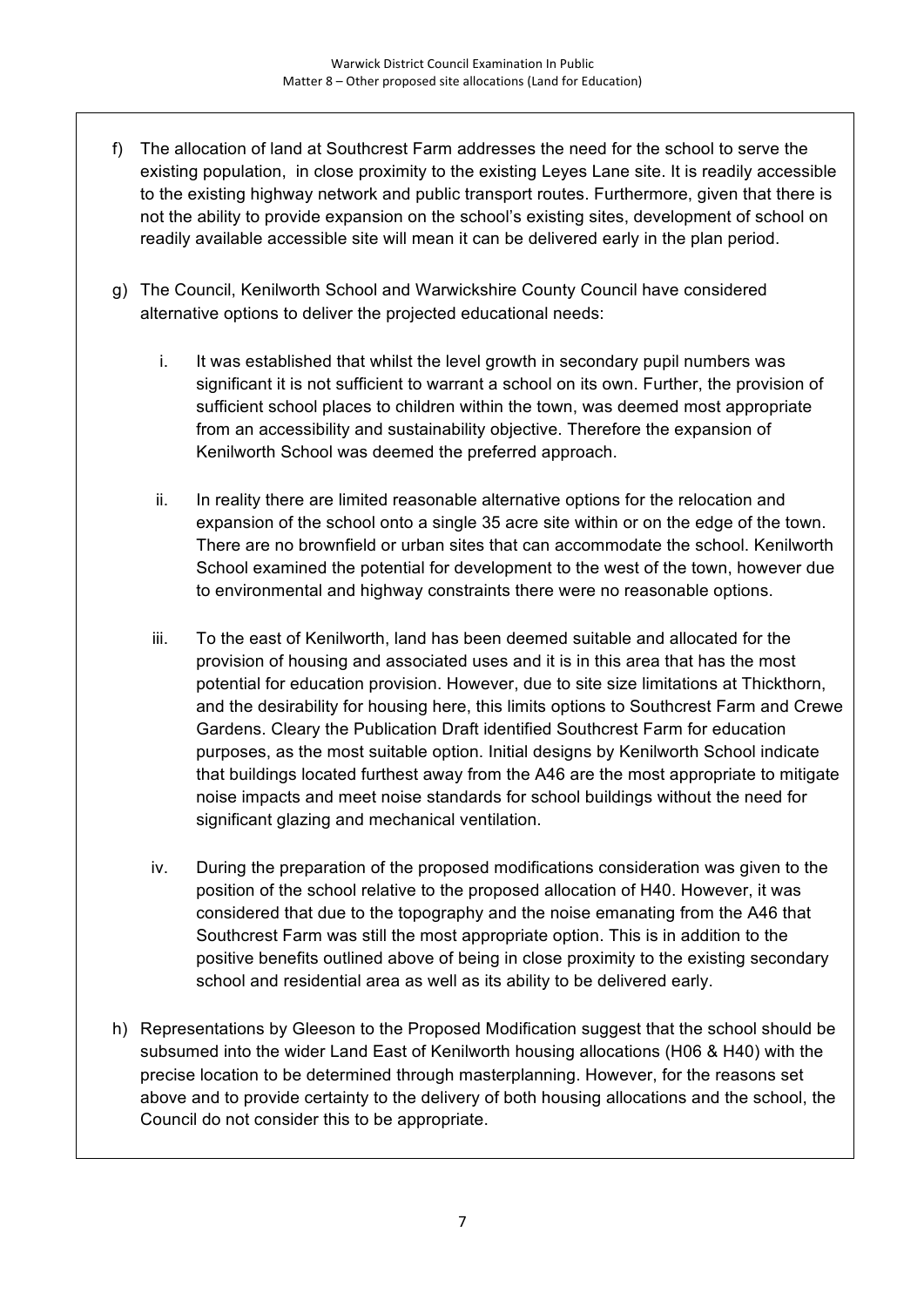#### **2) What are the potential adverse impacts of developing the site? How could they be mitigated?**

- **a) Loss of agricultural land:** The development of the school here will result in the loss of some grade 3a agricultural land. However, the Council contends that the public benefits of housing in this location out-weigh the loss of agricultural land. Representations have indicated concern about the loss of farmland.
- **b) Noise**: As outlined above, noise studies undertaken by the school's advisors have indicated noise to be a constraint in the design and therefore the location of buildings is concentrated to the north of the site.
- **c) Transport and Traffic:** The Highway Authority supports a combined secondary school here. It has the potential to be made highly accessible by means other than the private car.
- **d) Topography** The site slopes down from north to south and dependent on the final layout of playing fields and the school, it may mean some regrading is necessary
- **3) What are the infrastructure requirements/costs and are there physical or other constraints to development? How would these be addressed?**
- a) The site has good access to the existing highways network and is located close to existing public transport links. The school has undertaken assessments of the site and taken into account the costs of servicing and assembling the land in the build costs. Overall, aside from noise constraints outlined above, nothing has been identified as an abnormal build cost and there is nothing that would hinder the delivery of the scheme.

#### **4) How does the proposed allocation relate to proposed housing sites in terms of phasing, funding etc.?**

- a) As outlined above the existing secondary school site is at capacity and delivery of the school is required early in the plan to ensure capacity of development within the priority area. Both of the school's existing sites have been allocated for housing, to be delivered later in the plan period, once the new school site is developed. However, it is possible that a phased approach to building the new school could occur whereby the sixth form relocated first.
- b) It is anticipated that the school would open in September 2020.
- c) All housing allocations will be expected to contribute a proportionate amount towards the delivery of the school in accordance with the CIL Reg. 122 tests. However, the total receipts for education purposes may not be realised until later in the plan period, therefore an amount of forwarded funding would be needed to address this.

#### **5) Is the proposal realistically viable and deliverable? How will it be funded?**

- a) Potential sources of funding for the school are as follows:
	- Sale of land occupied by the existing school for housing
	- CIL/Section 106 contributions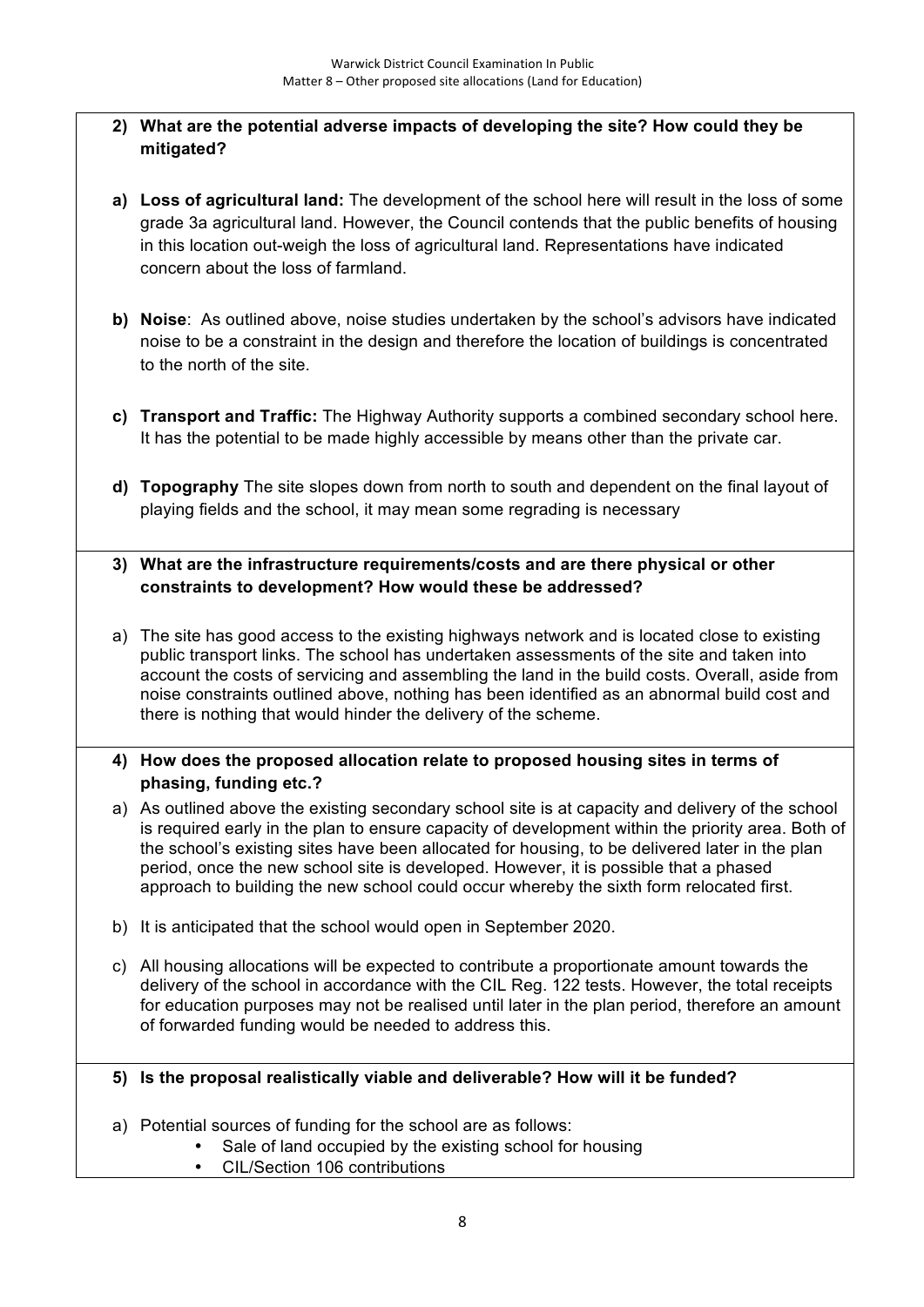- Department for Education / EFA funding
- Other sources relating to the potential for providing specific facilities on the site
- b) The exact quantum of funding from each source is still to be finalised. However, the financial planning undertaken to support the proposals for the redevelopment of the school indicates that there is a reasonable prospect that a balance between income and costs can be achieved.
- c) However, in order to deliver the school in advance of the disposal of existing sites, some forward funding will be required. The precise level of forward funding required to deliver the school has yet to be identified, but is likely to be in the region of £10m. All parties have agreed to work together on an ongoing basis to address the quantum necessary and its source(s). The school have confirmed that a development partner would likely be sought to deliver the school and the existing school sites. Based on this and a phased approach to the delivery of the school. Options to address the initial cashflow include one of three key parties borrowing at prudential rates or approaching the DfE/EFA to pursue funding options. The allocation of the site will provide further certainty to support this.

#### **6) What is the expected timescale for development?**

a) The expected timescale for opening of the school is September 2020. This is based on an application being submitted by the end of 2017, with construction commencing in the summer of 2018 and completing summer 2020.

In addition to the above, for ED2 at Southcrest Farm, Kenilworth

#### **7) What would be the effect of the proposal on the purposes of including land within the Green Belt?**

- a) The site is within Green Belt parcel KE1 which has been assessed as playing a role in preventing ribbon development and maintaining openness (checking unrestricted sprawl); and a role in preventing settlements merging into one another.
- b) The parcel is generally devoid of urbanising influences but the significance of the A46 boundary and the Finham Brook means that the parcel overall plays a limited role in safeguarding the countryside from encroachment.
- c) Overall this parcel is one that performs less well against Green Belt purposes compared to others adjoining Kenilworth.
- d) Finally (like all parcels) a strategic role in assisting regeneration (see LA07PM).

#### **8) What would be the effect on the openness of the Green Belt?**

- a) The Green Belt is generally open and development here would harm the openness of the Green Belt.
- b) It is proposed to remove this site from the Green Belt in line with paragraph 85 of the NPPF. This proposal
	- i) Ensures consistency with the Local Plan strategy
	- ii) Removes this parcel which is not essential to keep permanently open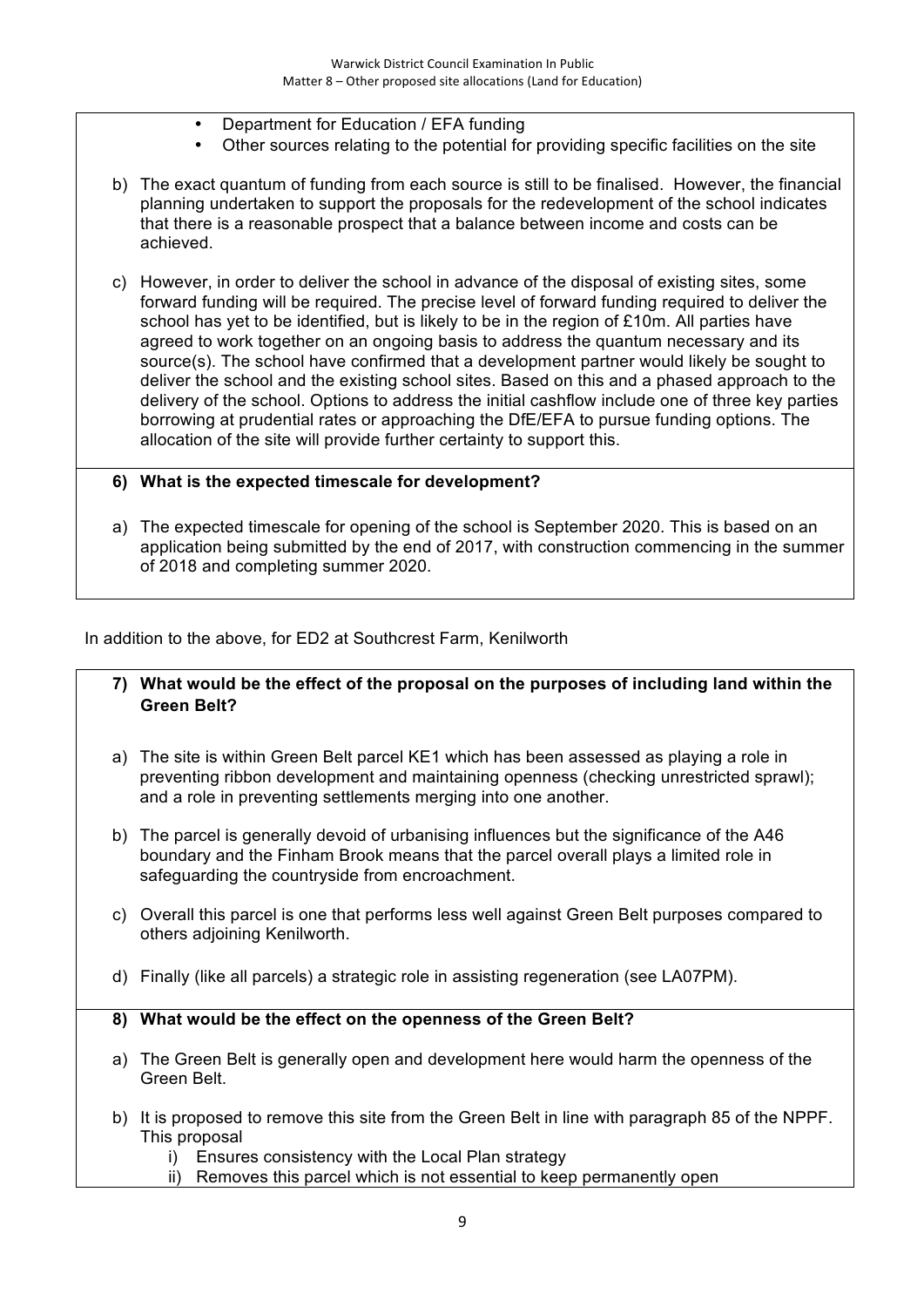- iii) Uses physical features (a hedge-line / tree belt) to provide a strong Green Belt boundary and which can be further enhanced.
- c) The **residual Green Belt** will continue to meet the essential characteristics set out in paragraph 79 of the NPPF. The development will not lead to **further countryside encroachment**, or the potential for settlement coalescence as it is contained by the A46 to the east and Crew Lane to the north (LA05 & LA09PM). The Landscape Value Assessment for the Joint Green Belt Study 2009 (Appendix 11, LA05) states:

*'Existing mature vegetation would allow this area to be visually contained whilst sensitive design could extend this enclosure'*.

- **9) Are there exceptional circumstances which justify altering the Green Belt? If so, what are they?**
- a) **Exceptional circumstances** for the allocation of ED2 and alteration to Green Belt in Kenilworth are identified as follows:
	- i) Is there an essential need that has to be met? Yes, as outlined above, Kenilworth School is currently at capacity and does not have the ability to meet the identified needs of additional pupils as a consequence of additional housing growth. It is essential the additional school places are provided
	- ii) Are there any suitable sites outside the Green Belt that can meet this need? There are no sites outside the Green Belt or more sustainable locations within the Green Belt that can meet the educational needs of Kenilworth.
	- iii) Is this the best site within the Green Belt to meet the need? As outlined above, given that the limited suitability of sites in the Green Belt around Kenilworth, due to highways, heritage, and environmental constraints, Southcrest Farm represents the most appropriate location for the provision of an expanded Kenilworth secondary school. Locations beyond those Green Belt parcels that are directly adjacent to the Town are not considered to be appropriate to meet the identified needs as they do not offer safe and sustainable means of transport from the Town.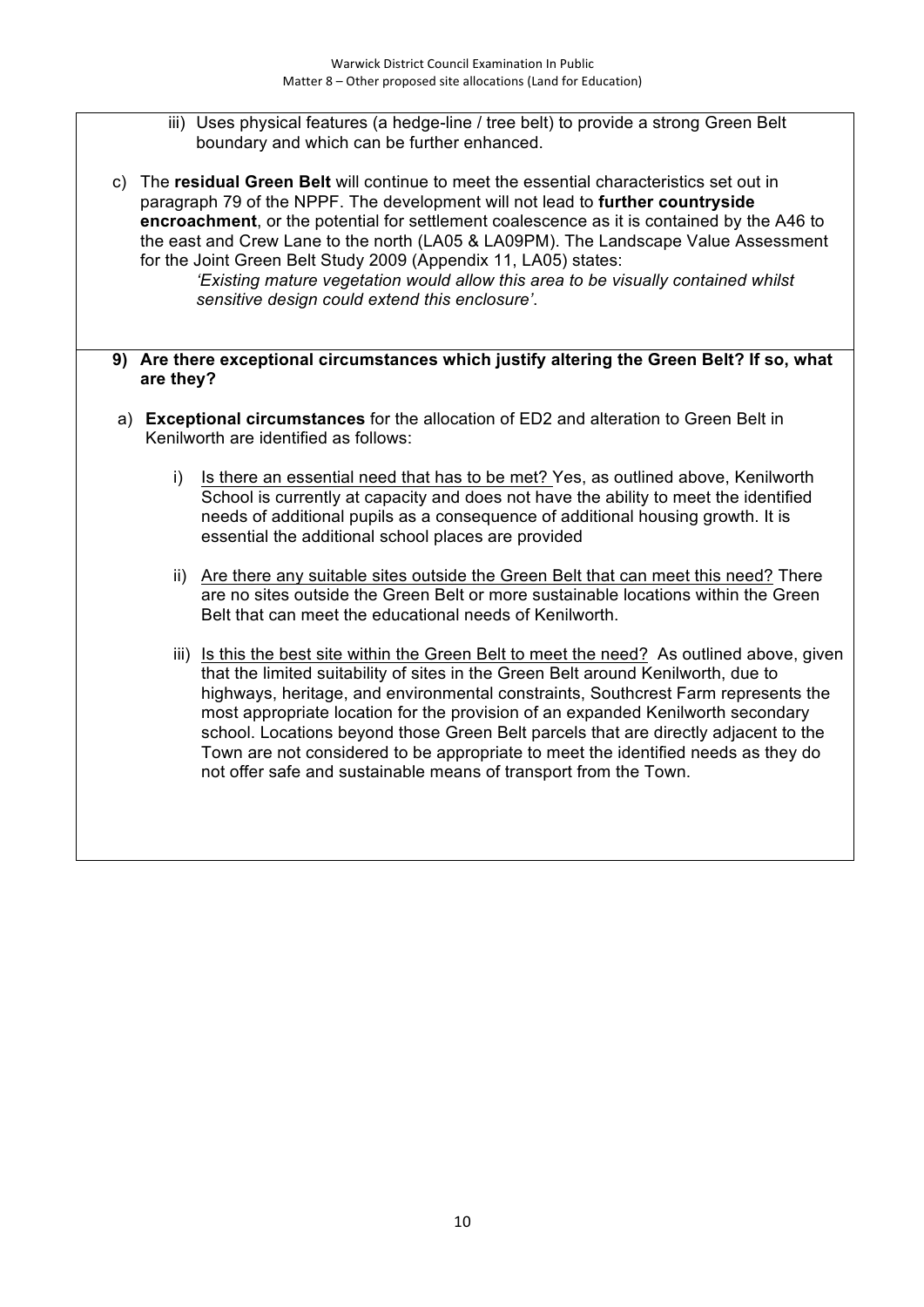Appendix 1

#### Permitted Housing - Campion and Myton School Priority Areas

| Application No. | Location                                    | No. dwellings | Local Plan Status        |                                                     |
|-----------------|---------------------------------------------|---------------|--------------------------|-----------------------------------------------------|
| 14/1076         | Land between Myton Road and Europa Way      | 735           | LP allocation            |                                                     |
| 14/0967         | North of Gallows Hill                       | 425           | LP allocation            |                                                     |
| 13/0607         | North of Harbury Lane                       | 220           | LP allocation            |                                                     |
| 13/0464         | N/A continued care provision                |               |                          |                                                     |
| 14/0661         | Lower Heathcote Farm                        | 785           | LP allocation            |                                                     |
| 14/0023         | Harbury Gardens                             | 200           | LP allocation            |                                                     |
| 15/0851         | <b>Harbury Gardens</b>                      | 520           | LP allocation            |                                                     |
| 13/1207         | <b>Woodside Farm</b>                        | 280           | LP allocation            |                                                     |
| 16/0279         | Seven Acre Close, Bishops Tachbrook         | 50            | LP allocation            |                                                     |
| 14/0689         | North of Oakley Wood Rd, Bishops Tachbrook  | 150           | <b>Not LP allocation</b> |                                                     |
| 13/0858         | Fieldgate Lane                              | 94            | LP allocation            |                                                     |
| 12/0027         | South of St Fremund Way                     | 209           | LP allocation            |                                                     |
| 14/0433         | <b>Spring Lane, Radford Semele</b>          | 65            | Not LP allocation        |                                                     |
|                 |                                             |               |                          | Figure approved greater                             |
| 14/0322         | North of Southam Road, Radford Semele       | 60            | <b>LP</b> allocation     | than original allocation                            |
| 16/0196         | South of Offchurch Lane, Radford Semele     | 150           | <b>Not LP allocation</b> |                                                     |
| 15/1761         | <b>West of Southam Road, Radford Semele</b> | 25            | Not LP allocation        |                                                     |
| 15/1361         | <b>St Mary's Road/Sydenham Drive</b>        | 143           | <b>LP</b> allocation     | Figure approved greater<br>than original allocation |
| 15/1448         | N/A student accommodation                   |               |                          |                                                     |
| 15/0905         | <b>Station Approach</b>                     | 212           | LP allocation            |                                                     |
| 14/0681         | South of Gallows Hill / West Europa Way     | 450           | <b>Not LP allocation</b> |                                                     |
| 14/0300         | <b>The Asps</b>                             | 900           | <b>Not LP allocation</b> |                                                     |
|                 |                                             | 5673          |                          |                                                     |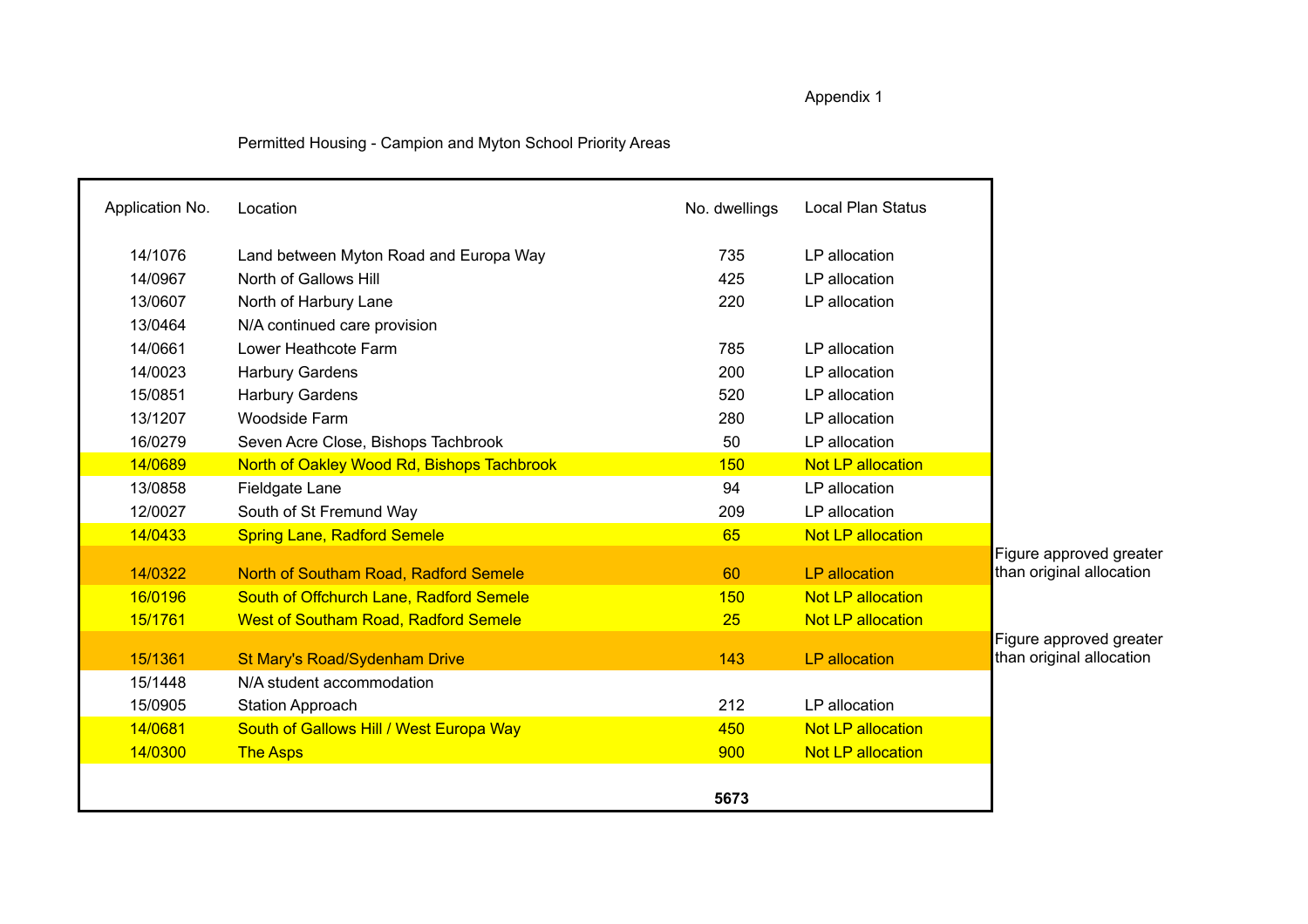#### **Appendix 2**

#### **Kenilworth School**

Priority Area of Residence of Kenilworth School Pupils – October 2015

| <b>Priority Area</b>               | <b>Year Group</b> |     |     |     |     |         |       |
|------------------------------------|-------------------|-----|-----|-----|-----|---------|-------|
|                                    |                   | 8   | 9   | 10  | 11  | 12 & 13 | Total |
| <b>Kenilworth School Priority</b>  | 243               | 220 | 202 | 203 | 223 | 267     | 1358  |
| <b>Warwickshire Other Priority</b> | 11                | 26  | 15  | 25  |     | 68      | 156   |
| <b>Out of County</b>               | 19                | 47  | 35  | 37  | 26  | 66      | 230   |
| <b>Total</b>                       | 273               | 293 | 252 | 265 | 260 | 401     | 1744  |

*\*Approximately 25 pupils per year group 7-11 attend another Warwickshire school whilst residing in the Kenilworth priority area. The majority of these children attend Grammar Schools at Stratford upon Avon or one of the Catholic Schools in the wider area.* 

Historically, a relatively small proportion of the school population has resided outside the Kenilworth priority area – between 11% and 25% in year groups 7 to 11. Initial 2016 figures would suggest none or very few pupils living outside the priority will be offered a place for Year 7 September 2016 with the year group filling from the Kenilworth area. This pattern is expected to continue as similar fluctuating larger primary cohorts move into secondary.

Current Forecasts for Kenilworth School (excluding Local Plan housing with the exception of H07)

| <b>School</b>            | Year     | <b>NCA</b> | <b>PAN</b> | 07  | Yr<br>08 | Yr<br>09 | 10  | Υr<br>11 | 12  | Yr<br>13 | Total |
|--------------------------|----------|------------|------------|-----|----------|----------|-----|----------|-----|----------|-------|
| Kenilworth               | Sep-16   | 1800       | 270        | 274 | 275      | 298      | 256 | 266      | 222 | 166      | 1756  |
| <b>School</b>            | Sep-17   | 1800       | 270        | 271 | 277      | 283      | 300 | 257      | 227 | 185      | 1801  |
| and                      | Sep-18   | 1800       | 270        | 288 | 274      | 285      | 285 | 301      | 222 | 191      | 1845  |
| <b>Sports</b><br>College | Sep-19   | 1800       | 270        | 271 | 291      | 282      | 287 | 286      | 250 | 185      | 1851  |
|                          | Sep-20   | 1800       | 270        | 287 | 274      | 299      | 283 | 287      | 240 | 214      | 1883  |
|                          | $Sep-21$ | 1800       | 270        | 277 | 289      | 281      | 300 | 283      | 240 | 204      | 1872  |
|                          | Sep-22   | 1800       | 270        | 270 | 279      | 296      | 282 | 300      | 237 | 203      | 1866  |